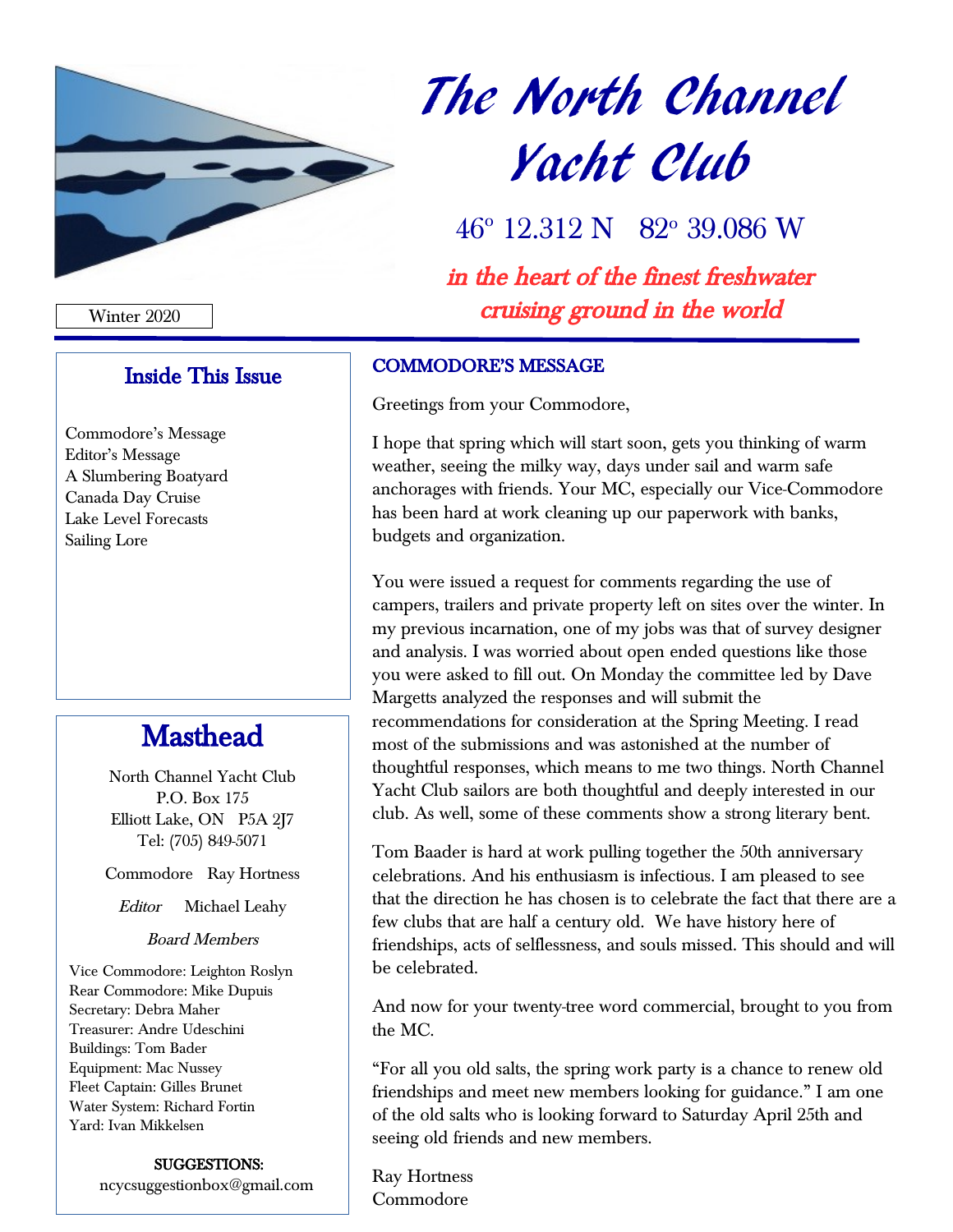#### EDITOR'S MESSAGE

This issue will be much more 'visual'. I wanted to try and capture our boat yard as it slumbers through another winter. It's not possible to include all boats but the pictures give a sense of what conditions are like.

Take heart – spring and launch days are ahead and will soon be on us.

I have also included some other information in this issue, including our annual Canada Day Cruise to Gore Bay and there is reference to our upcoming  $50^{th}$  Anniversary.

I can be reached at mwleahy@great-lakes-sailing.com

#### A SLUMBERING BOATYARD

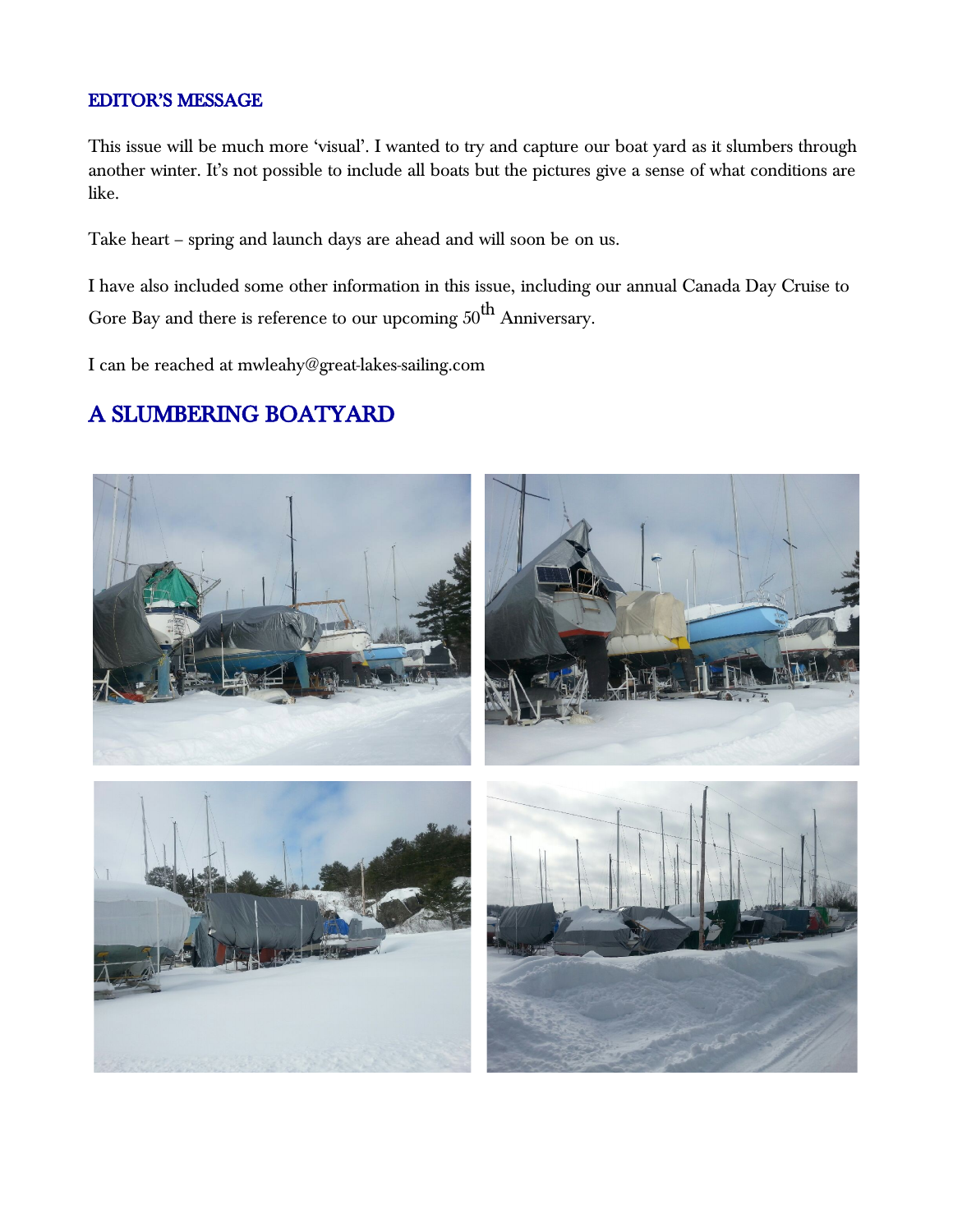





(Photo Credit: R. Hortness)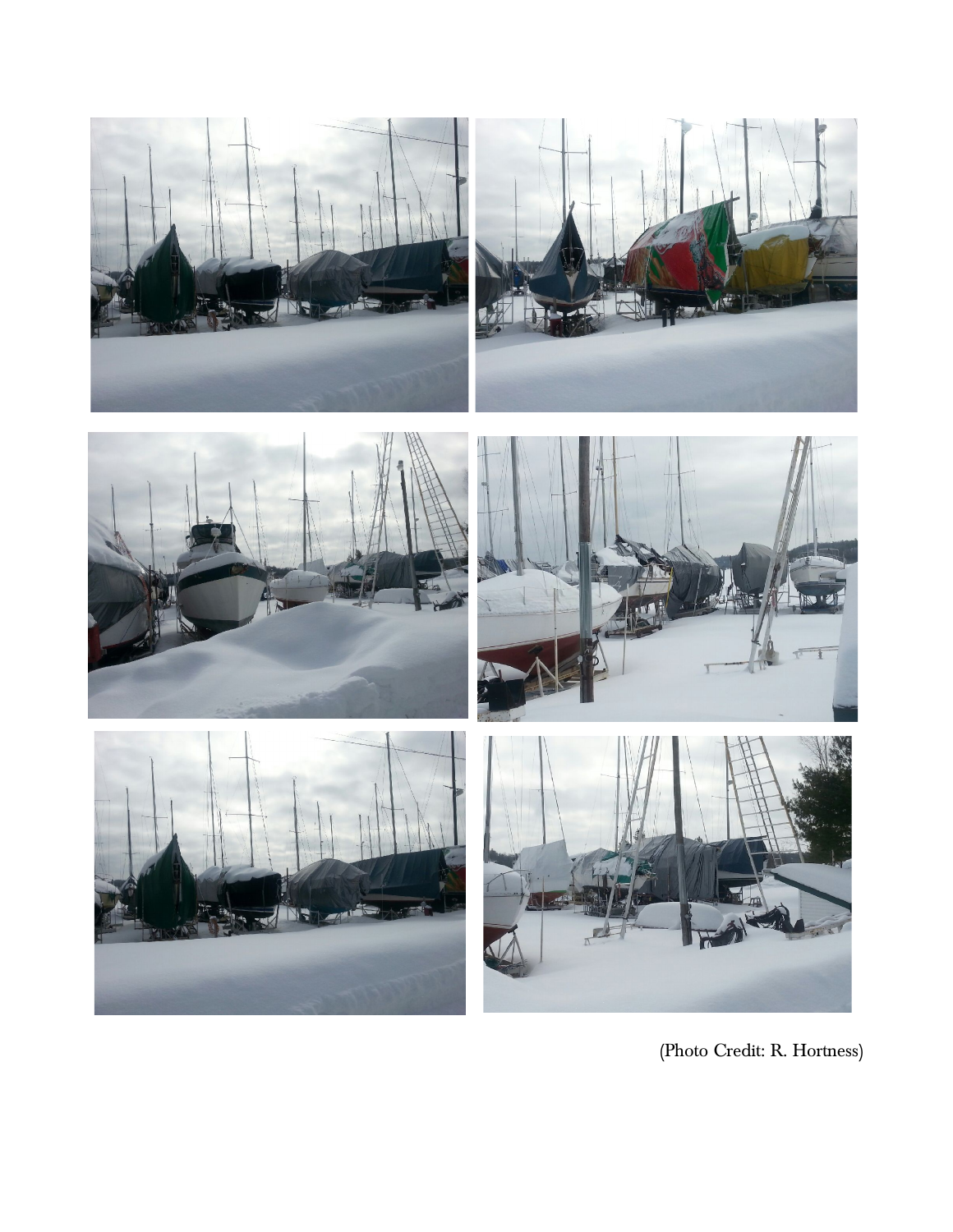## CANADA DAY CRUISE

This year, Canada Day falls on a Wednesday. Its always more difficult to plan an event for a holiday in the middle of the week. For the past three years, NCYC has begun its cruising season with a club sail to Gore Bay for Canada Day. Those who have sailed over to celebrate this holiday have always had great fun.

This year, our tentative plan is to sail over together on Tuesday June  $30<sup>th</sup>$  and either anchor or dock at Gore Bay Marina. As in years past, we are usually offered a discount on docking of 10-15%. That figure is subject to confirmation with the Town Council. Anchoring in the bay is free.

Gore Bay's Canada Day celebration is archetypical small-town Canada. There is a parade, community events and a terrific fireworks display at the harbour.

Our members have enjoyed spending casual time together at the marina park, coffee at Loca Beanz, sampling the wares of Split Rail Brewing Co. (they make fabulous craft beer) lunch at Rocky Raccoon and a great dinner at Buoys.

It's a great way to start a summer's cruising season and a lot of fun. Circle the date on your calendar and make a point of joining us.

I will be organizing this event again this year and will have more information as time draws closer.

#### LAKE LEVEL FORECASTS

Great Lakes water levels are continuously monitored by U.S. and Canadian federal agencies in the region through a bi-national partnership.

The following information comes from the U.S. Army Corps of Engineers:

Forecasted water levels for February  $28<sup>th</sup> 2020$  on the Great Lakes are all well above their long term monthly averages. Lake Superior's level now approximates its level of a year ago, while the other lakes are 4 to 15 inches above what they were at the end of February 2019. The February 28th forecasted water levels of Lakes Michigan-Huron, St. Clair, and Erie either match or exceed their respective record high February monthly mean levels. Also, Lake Erie is the only Great Lake that is higher than it was a month ago. Over the next month (March), Lake Superior is projected to fall 1 inch from its February 28<sup>th</sup> level, while the water levels forecasted for Lakes Michigan-Huron, St. Clair, Erie, and Ontario are all projected to be 2,3,4, and 1 inches higher than their respective February 28<sup>th</sup> levels.

Higher levels can mean more erosion, less beach and less room to pass under bridges. They will also impact our club due to the effect of higher water on our docks. They also could mean more clearance